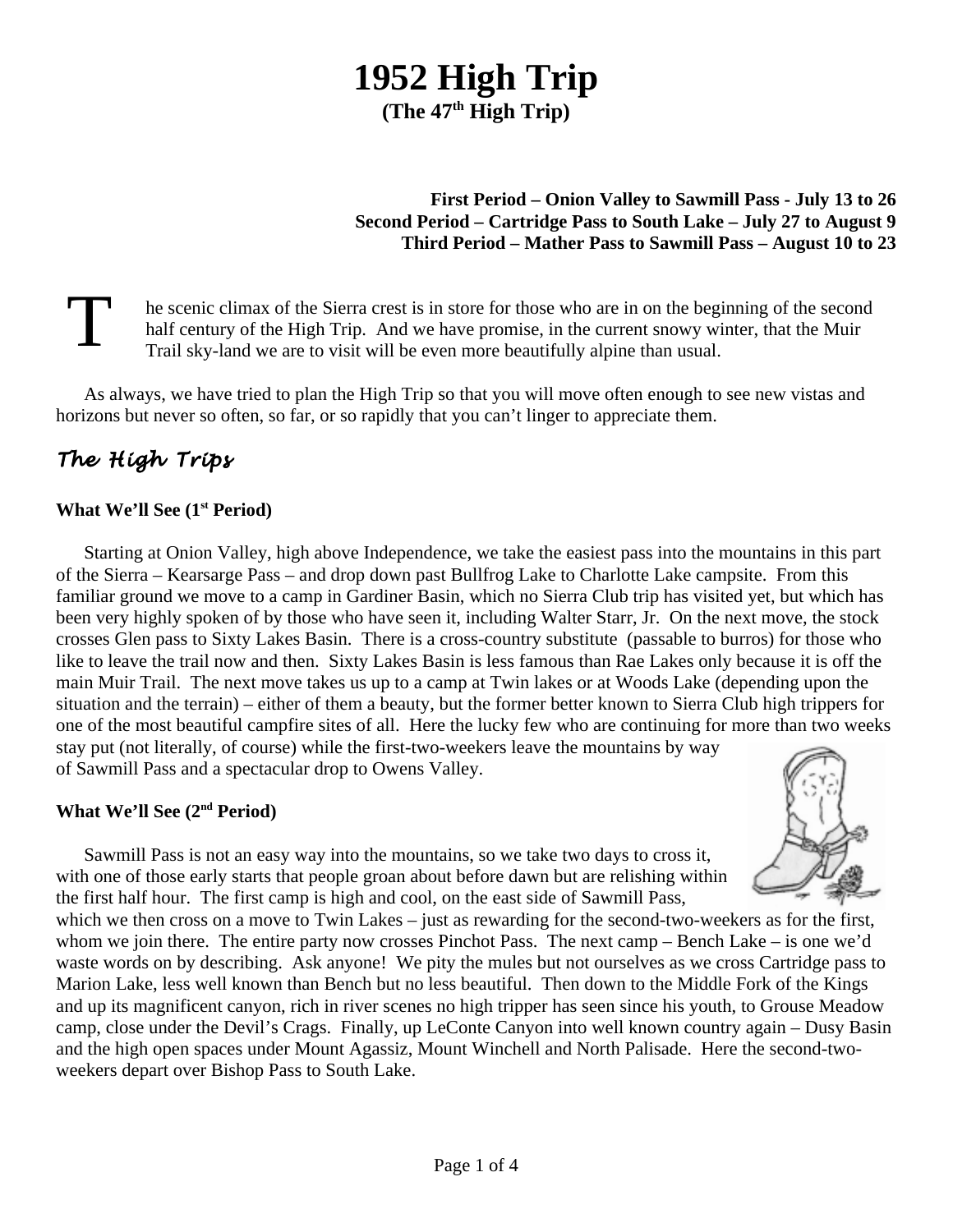#### **What We'll See (3rd Period)**

Reversing last year's last steps, we travel to Bishop Pas from South Lake and join the holdover party in Dusy Basin. We then reverse the second 1952 period but change passes, substituting Mather Pass, on the Muir Trail, for Cartridge Pass. Consequently, the move from Grouse Meadow takes us to Palisade Lakes, close under Middle Palisade, instead of to Marion Lake. The mules will have an easier time of it on more familiar ground as they travel sideways but hardly ever down on the south side of Mather pass. The bench Lake and Twin Lakes camps will be the same as the second two weeks, and the final move will take us in one day up and all the way down Sawmill Pass to one of those most familiar of Owens Valley sights – freshly bathed but still bronzed high trippers in Bishop.

#### **Alternative**

As all old-time High Trippers know, the itinerary published at this time of the year is not so much prediction as it is an educated guess. The chief assumption in the itinerary above is that we will be able to get over Glen Pass shortly after mid-July. If at that time we find that this winter's heavy snows have produced a small new glacier at Glen pass that will prohibit the passing of stock until two weeks has been spent in shoveling or melting, then the present plan is to spend the first two weeks up and down Bubbs Creek, with camps at Charlotte Lake, Gardiner Basin, Center basin, and Lake Reflection. The second two weeks would then be the same as the first two as originally planned, and the third two weeks would go in the opposite direction – Sawmill Pass to Bishop Pass by way of Mather Pass. We have a secret wish that the snow on Glen Pass be too deep for mid-July crossing, if only because of our recollection of the camp we have in mind near Reflection Lake. It is on a bench just above the lake on the way to Harrison Pass; the Club has never camped there before. We rank it with Upper Milestone Bench and Darwin Bench as the finest in our Sierra experience.

#### **What The Trip Is Like**



High Trips follow an approved formula for high mountain pleasure. Mules, duly persuaded by the packers, carry the load – the food, dunnage, and commissary equipment. Skilled hands organize the camp and prepare the mountain meals. Trip members carrying their minimum noontime needs choose their own pace, companions, and route to the next campsite. We move a day, rest a day or two, move again, and so on, through a matchless wilderness.

People who haven't been on a High Trip are usually dubious about their chances of enjoying a large party. People who have been on High Trips find that watching a fair cross-section of the populace, from children not yet in their teens on up to old hands in their seventies, and seeing their pleasure, is an important part of the fun of the trip. The mountains are big; there's solitude galore for those who seek it. Those who want it all the time will not enjoy a High Trip.

There's always plenty to do on a High Trip- natural sciences to study in their habitat; mountaineering, rockclimbing, and map-reading instruction, fishing, photographing, campfire entertainment, the moving-day circuses wherever the mules and packers are, the thrill of moving to new places every day or so … and there'll be plenty *not* to do those who want a quiet place in the half-shade.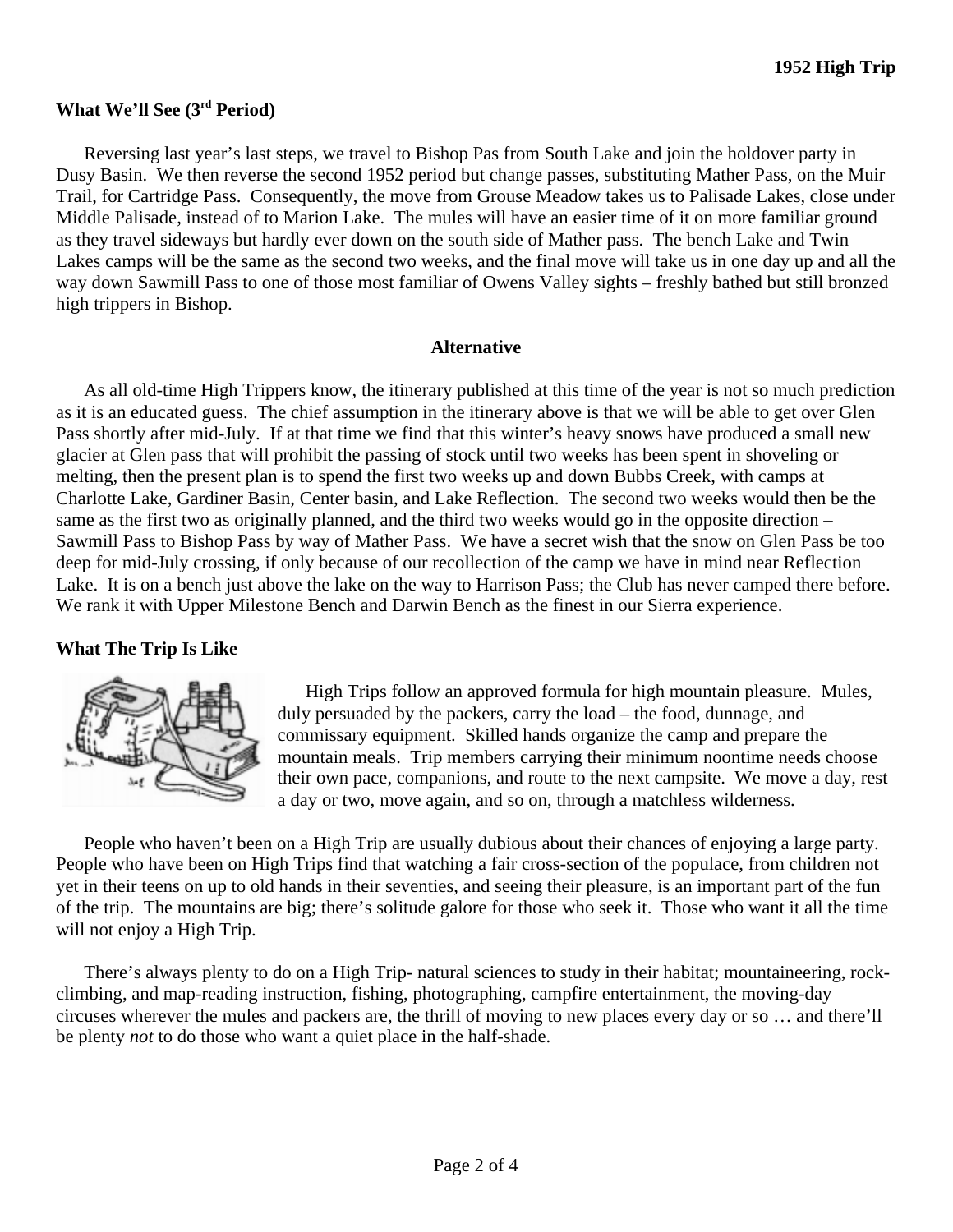#### **Commissary**

The commissary crew will be nearly the same as last year's: the trip will be led by Dave Brower and pat Goldsworthy; Jim Harkins and Paul Kaufmann will have the cooking in hand; Bob Golden, Charlotte Mauk, and Al Carpenter will be the principal logisticians; other old hands and new will round out the crew – and once again we expect to have medical students all over the place. The Mt. Whitney pack Trains mule strings will be under the able management of Bruce Morgan, assisted, we hope by all last year's packers.

The commissary crew on a High Trip has to be large – it takes manpower to make and break camp – but it is never large enough. As long as there's a High Trip there'll be ample opportunity for volunteer wielders of ax, shovel and hotcake or trout turner.



#### **The Cost**

The total cost will be \$78 for a two-week period, \$60 for children under fourteen (but check with the management to see how far under they can be and still be likely to get along. Last year Kenny Brower, at six and a half years, had enough fun to want to go again immediately – and his parents felt the same way about it). In setting this fee we have corrected our last year's over-optimism, which led us to try a deposit \$68 (children \$50), and left the trip handsomely in the red, even after a \$5 assessment per person. Packing, food, and club overhead have since all gone up a little; hence this year's increase. We hope the figure doesn't seem too high to you. It is so much higher than we had hoped it would be that it has occurred to us in our facetious moments that we should try to imitate the

television salesmen: not mention the total price at all, but merely say the \$4 a week between now and trip time will swing it. Our motto might be, "For less than you spend on gasoline, you can walk."

# *Saddle Horse Trips*

The 1952 Saddle Trip, a ten-day circle ride, will start June 29 and end July 8 at Carroll Creek Pack Station, near Lone Pine. The itinerary will cover some of the outstanding scenery of the southern Sierra, including the highest point in the United States, the finest unspoiled wilderness canyon remaining in the Sierra, the native habitat of the renowned Golden Trout, and a succession of memorable meadows, forests, lakes, streams, waterfalls, and mountain flower gardens.

#### **What the Trip is Like**

The Saddle trip, first taken in 1939, is similar in every way to the well known "Trail Rider" trips sponsored by the American Forestry Association. In fact, the stock, packers, commissary, and equipment are identical; on the sponsorship is different.

The trip is comparable to the "cavalry" that used to accompany the High Trip in years gone by, but presently offers attractions not found on any of the other club trips, as follows: (1) There is a higher percentage of traveling time on the trip, hence riders are able to see more country. (2) The trip is smaller in size (limited to 20). (3) Riding is obviously easier on the corporosity. (4) The unsurpassed Sierra scenery can be assimilated